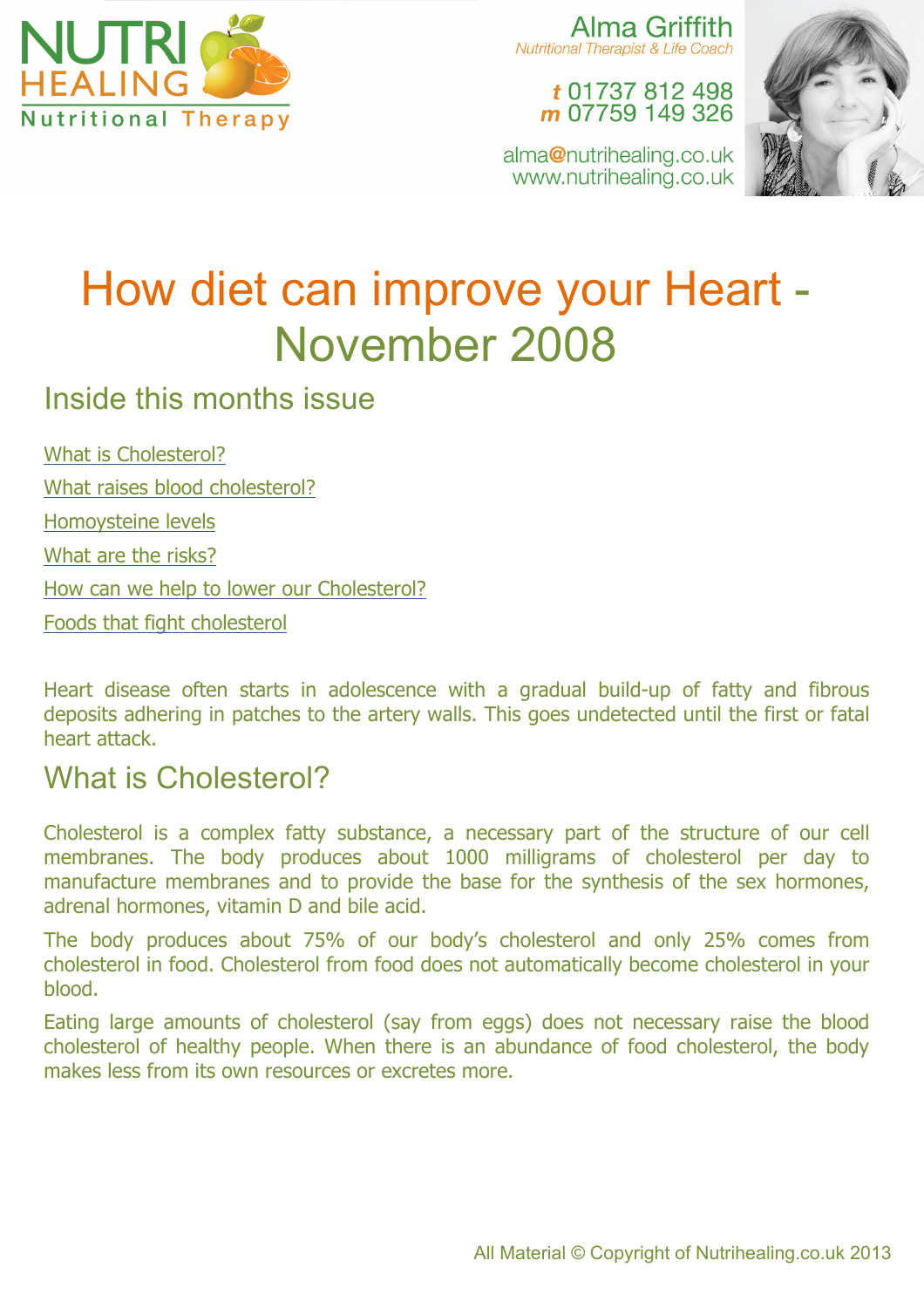# What raises blood cholesterol?

Blood cholesterol is raised by too much saturated fats and being overweight. Fat people either convert too much fat into blood cholesterol or do not excrete enough. When blood cholesterol becomes too high, fatty and fibrous materials gradually accumulate on the inside of arteries. As they build up, they cause a narrowing and hardening of the arteries (called arteriosclerosis), which slows down blood flow. In addition platelets become sticky, increasing the risk of a clot forming eventually blocking the artery and cutting off the oxygen & nutrients to the cells. This will increase the risk of a heart attack and heart disease.

Cholesterol is made up of Total cholesterol, Triglycerides, LDL & HDL, which circulate in the blood, but the 2 critical ones are labelled 'high' or 'low' due to their density and composition.

High-density (HDL) 'good guys' appears to protect against heart disease - as it circulates; it clears cholesterol from the arteries and helps its removal from the body.

Low-density (LDL) 'bad guys' linked to heart disease and is contributed to the fatty build up on artery walls. The ratio of HDL to LDL is more important than the level of cholesterol.

Diet & exercise can help to shift the balance towards a healthier ratio; higher protective HDL to LDL and prevent heart disease.

### Homoysteine levels

Homocysteine is a toxic amino acid (protein), which in the presence of methyl foods will be converted back to an important amino acid called methionine (necessary for tissue repair, stress hormones). Methyl groups, like vitamins, are essential in our diet. When our body is low in methyl foods then homocysteine conversion is compromised, levels rise and so therefore does the risk of cardiovascular disease. Damage to the nervous system, immune system, kidneys and the liver may also occur.

Foods that contain significant levels of the methy groups are - sugar beet, spinach, prawns, shrimps and eggs. Or you can supplement with Betaine.

## What are the risks?

The risk of developing heart problems will depend upon a number of 'Risk factors' such as:

- o Smoking
- o Diabetes
- o Being overweight
- o Being inactive
- o High blood pressure
- o High blood cholesterol (both total & LDL)
- o Genetic factors (family)
- o Over 50
- o High blood triglycerides
- o Raised homocysteine levels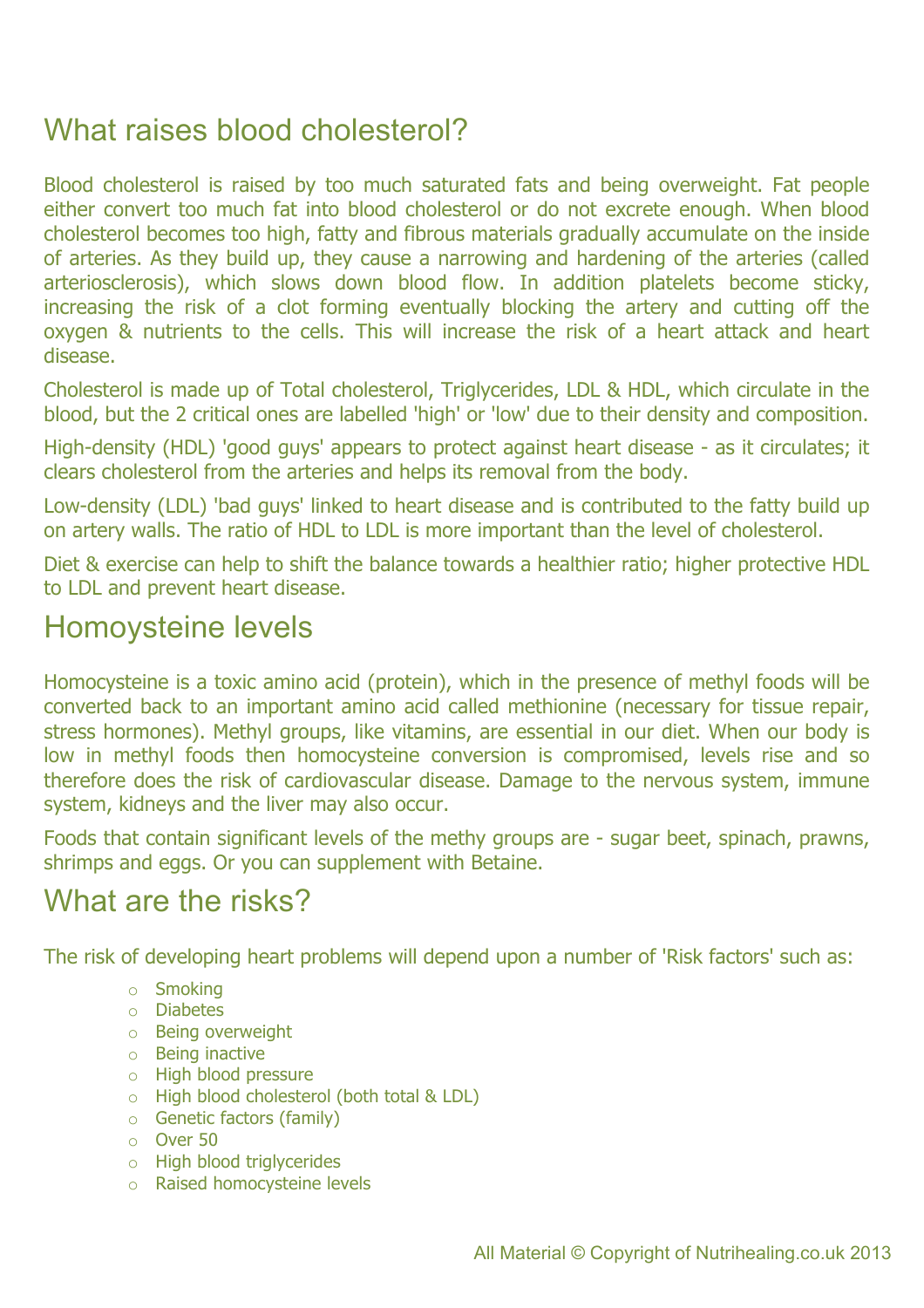# How can we help to lower our Cholesterol?

#### **Maintain a healthy weight**

Reducing excess weight almost always reduces your cholesterol, as well as lowering blood pressure.

#### **Keep saturated fats low**

Butter, cream, cheese, fat on meat, processed foods and fried fast food raise cholesterol and LDL, they also increase the likelihood of obesity.

#### **Increase plant sterols**

These natural plant compounds are found in nuts, seeds, legumes, cereals grains, fruit, vegetables and refined vegetable oils, they have the effect of reducing LDL in the blood.

The folate and  $B<sup>1</sup>$  found in these food groups will also be beneficial in lowering homocysteine levels, which, when raised may increase the risk of heart problems.

#### **Increase fibre**

Cholesterol can only be removed from our body through our stools and this is increased by dietary fibre, if fibre is absent, up to 94% of cholesterol is reabsorbed and recycled. This is one of the reasons why low-fibre diets increase blood cholesterol levels. Make sure you eat plenty of soluble fibre - oats, oat bran, barley bran, rice bran (but not wheat bran), dried beans, lentils, fruit & vegetables.

#### **Decrease Alcohol intake**

Drink moderately - a glass of red wine a day instead of 3 or 4!!

#### **Increase Antioxidants**

They protect against heart disease by preventing the 'bad' LDL cholesterol from being oxidized & forming fatty plaque on the inside of the walls of our blood vessels. Found in fruits & vegetables, red wine.

#### **Keep active**

Regular exercise burns up extra calories, boost levels of 'good' HDL - cholesterol.

20-30 minutes a day - walking, swimming, cycling and skipping.